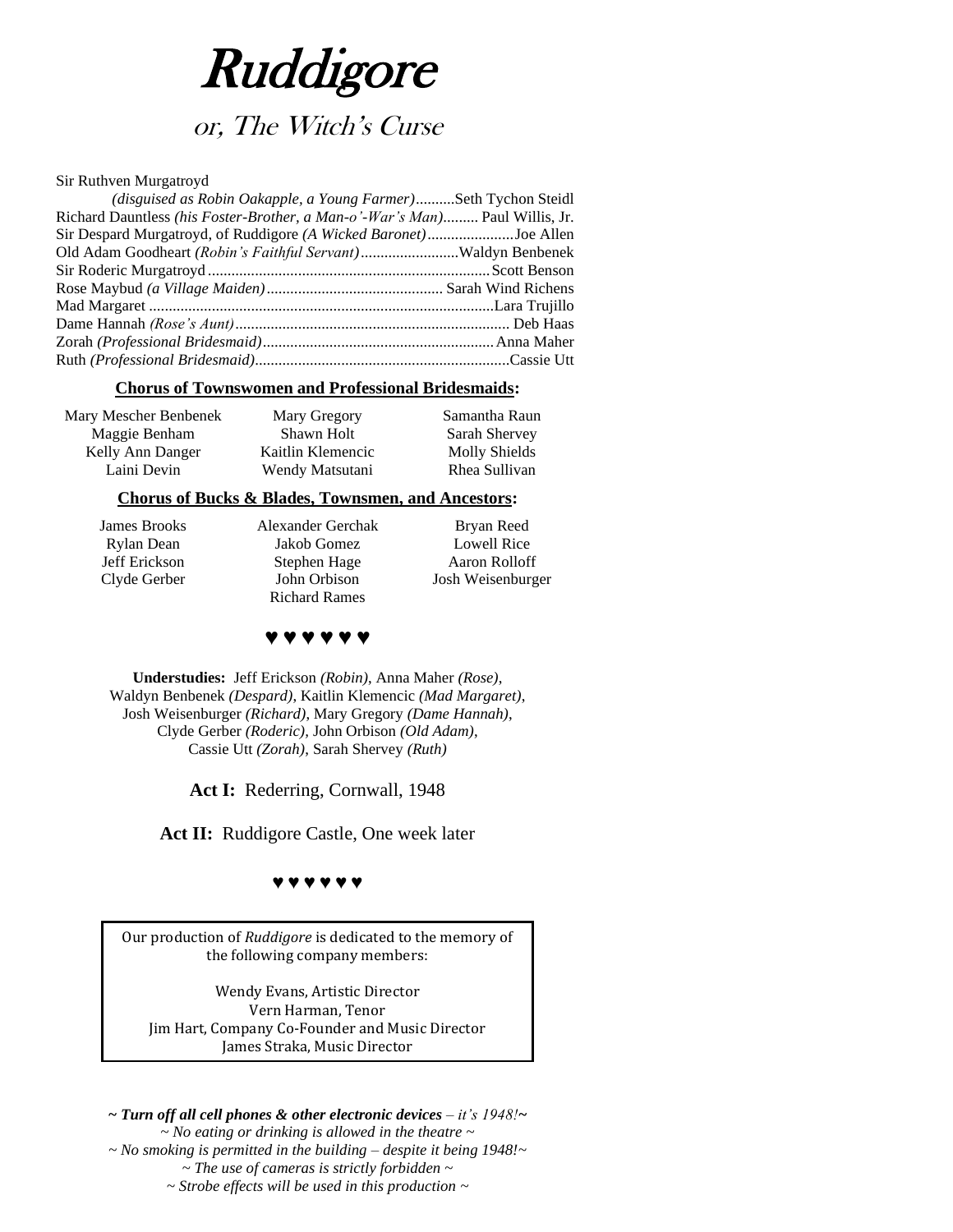### **DIRECTOR'S NOTE**

Welcome back to the theater and thank you for coming to see this production of *Ruddigore* that was sadly sidelined in 2020 due to the pandemic. *Ruddigore* premiered in 1887 following the phenomenal success of *The Mikado*. The object of Gilbert's wit this time around was Victorian melodrama, an art form that started in the early 1800s and continued through the century. The stock characters and situations for melodrama – the stalwart hero, the innocent damsel in distress, the wicked villain ("you MUST pay the rent!") and his accomplice, a faithful servant, paranormal activity, exotic locales – may be somewhat familiar to a modern audience, but usually through melodrama's direct descendants. Movies like *Mildred Pierce*, the films of Douglas Sirk (*Imitation of Life*, *Magnificent*  Obsession) are 20<sup>th</sup>-century versions of melodrama. Television's soap operas, too, share the same DNA as their 19th century counterparts, while Dudley Do-Right, Carol Burnett as Norma Desmond, and SNL's "The Californians" all offer parodies of the genre.

Film Noir, too, has elements of melodrama and was where I first turned as I considered re-setting *Ruddigore*. But Gilbert's libretto and Sullivan's music proved to be too buoyant to be contained in this one rather grim framework. So, I've drawn from classic films of the 30s, 40s and 50s to bring our *Ruddigore* to life; hard-boiled detective dramas, screwball comedies, and ebullient MGM musicals all get a nod. So, yes … I've taken some liberties. I promise that I've tried to remain true to the spirit of Gilbert's original parody … we've just brought the object of parody a little closer to home.

So, sit back and set your way-back machine to 1948. The war is over. The golden years of Hollywood cinema are in their prime … and you've just paid 58 cents for a ticket to the local cinema. Okay…GO!

#### – Joe Andrews

P.S. A reminder that mounting a full-scale production of Gilbert & Sullivan with a full live orchestra is as rare as it is expensive. Become a supporter of our company to ensure that we can continue to bring you these "inestimable treasures for all the world holds dear." See an usher to provide a donation or visit gsvloc.org/donate

#### **SYNOPSIS**

Act I — The corps of Professional Bridesmaids of the village of Rederring bemoans the fact that no one requires their services, since all the eligible men are waiting until pretty Rose Maybud makes up her mind whom to marry. Rose's old Aunt Hannah explains her own unhappy romantic history with Roderic Murgatroyd, Baronet of Ruddigore. A witch had cursed the family, compelling each inheritor of the title to became a Bad Baronet, forced to commit one crime per day or die in agony. Learning this, Hannah renounced Roderic, who died ten years ago.

Rose's most likely suitor, Robin Oakapple, is too shy to propose, and Rose herself is hampered by the strictures of etiquette. Robin is really Sir Ruthven Murgatroyd, rightful heir to the Baronetcy of Ruddigore. Rather than succeed to the title and its curse, he has run away and left his younger brother, Despard, to inherit.

The sailor Richard Dauntless offers to help Robin by speaking to Rose on his behalf. However, the sight of Rose makes Richard decide to woo her for himself. He succeeds, but when the disappointed Robin reveals his feelings, Rose engages herself to him instead. We then meet Mad Margaret, yet another victim of the curse, unhinged by the loss of her love, Despard, when he became a Bad Baronet. A chorus of "Bucks and Blades" (dandies from the city) charm the local women. To regain Rose, the rejected Richard decides to reveal Robin's secret identity to Despard (who had thought his older brother dead). Robin is publicly exposed as the true Bad Baronet. Rose then renounces him and reluctantly resumes her engagement to Richard. Despard, freed from the curse, returns to Mad Margaret.

Act II — After a week, Robin is finding it hard to fulfill his crime quotient. Rose and Richard come to the castle to ask his consent for their marriage—which he grudgingly gives. Alone and miserable, he appeals to his ancestral Bad Baronets for mercy. Led by Roderic, the most recent of the ghosts, they come to life to review his supposed life of crime so far. They demand he "carry off a lady" before nightfall, which he sends his retainer Old Adam to do. When Despard and Margaret, now reformed, come to urge Robin to give up his evil ways, he agrees. Alas, Adam has already carried off a maiden and brought her to the castle. Can there be a Gilbertian legal loophole to save Robin from a life of crime or an agonized death? (And maybe even get Rose back in his arms?)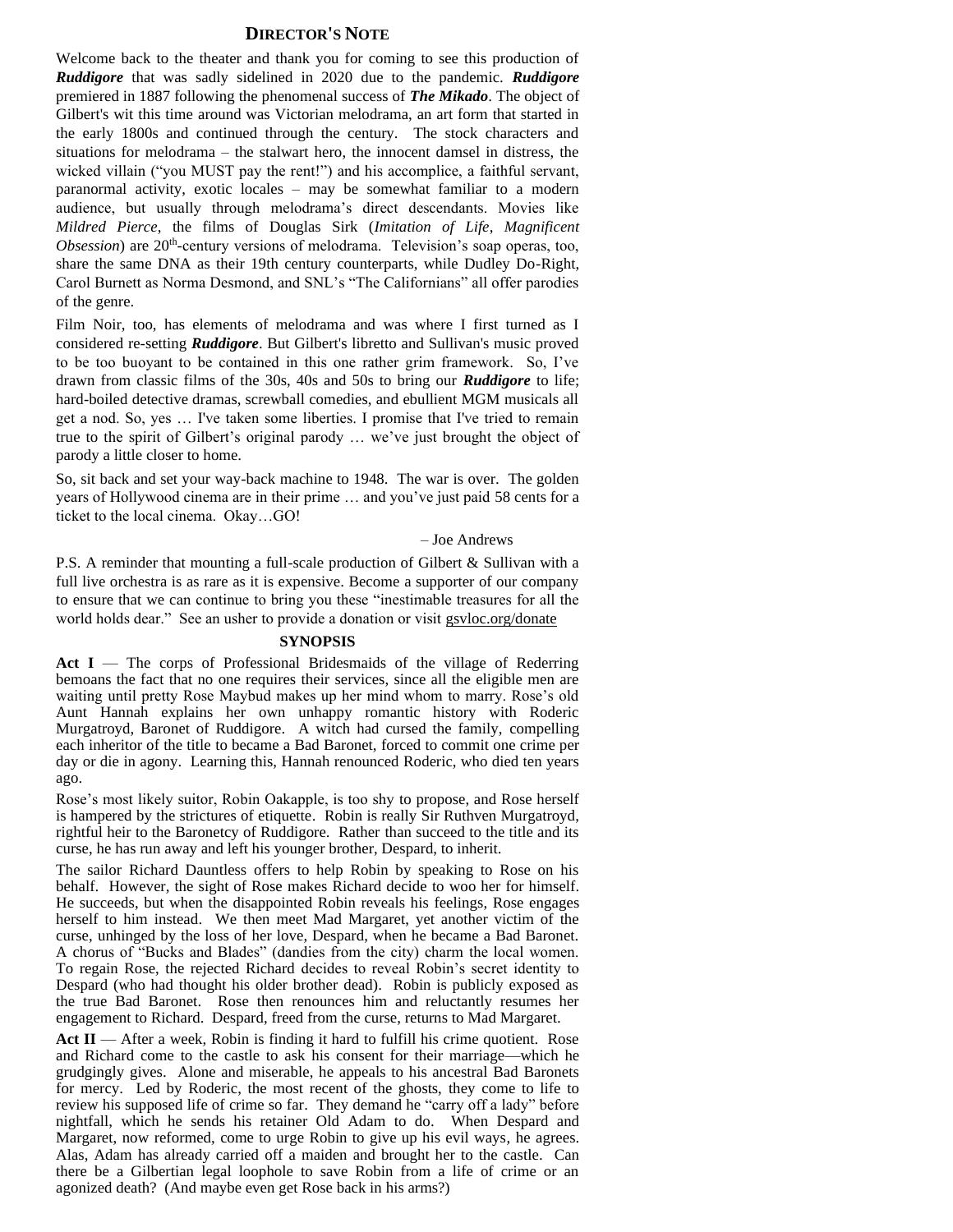### **PRODUCTION STAFF**

| New Music Arrangement ("When the Night Wind Howls") Denise Prosek              |  |
|--------------------------------------------------------------------------------|--|
|                                                                                |  |
|                                                                                |  |
|                                                                                |  |
| Set Construction Crew  Jack Kravik, Dean Laurance, Julie Delton, Chris Seeling |  |
| Owen Rounds, David Rounds, Steve Schellenberg, and cast members                |  |
|                                                                                |  |
|                                                                                |  |
| Preshow Advertising Creative Team  Joe Andrews, Kate Boud, Stephen Hage        |  |
| Scott Stivers, Holly Windle                                                    |  |
|                                                                                |  |
|                                                                                |  |
|                                                                                |  |
|                                                                                |  |
|                                                                                |  |
|                                                                                |  |
| Anna Maher, Barb Hovey, Malka Key                                              |  |

### *The Board:*

### **ORCHESTRA**

| Daniel Sadoff, Beth Henningsen, Karen Kozak |
|---------------------------------------------|
|                                             |
| Karen Neinstadt                             |
|                                             |
|                                             |
|                                             |
|                                             |
| Joseph Wypypch, Nancy Hagfors               |
|                                             |
|                                             |
|                                             |
|                                             |
|                                             |
|                                             |
|                                             |
|                                             |
|                                             |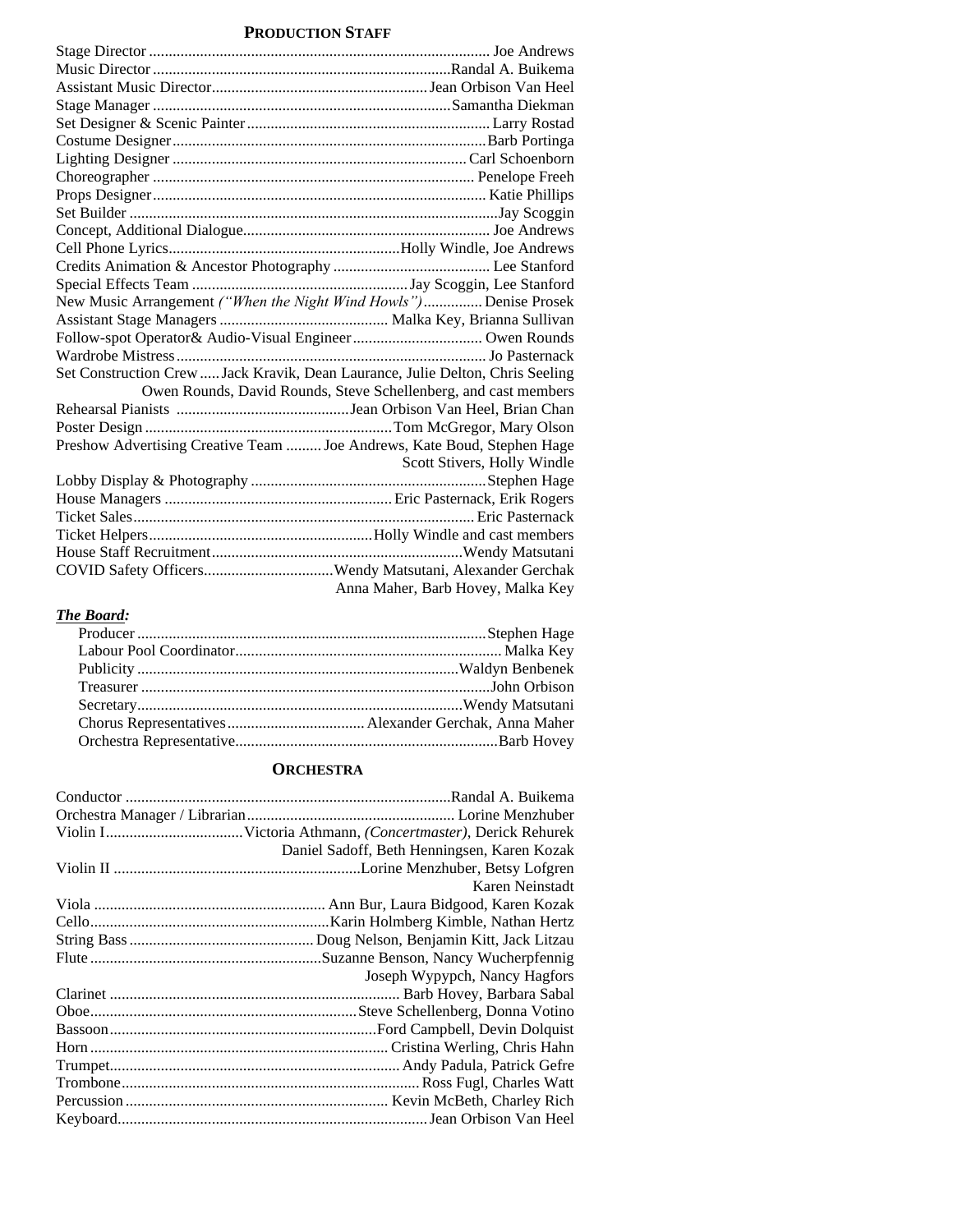### **GLOSSARY** *(in order of occurrence)*

**Act I : what took place, I ween shook his composure boasted**— believe **and thus with sinning cloyed** — fed up; usually with something sweet (but not here) **I shipped... in a revenue sloop** — I sailed ... in a medium-sized Customs patrol boat **she proved to be a frigate and she up with her ports, and fires with a thirty-two**—the wellarmed fighting ship opened her gun-ports (shutters) & fired a 32-lb. cannon shot **which paralyzed the Parley-voo ... only a darned Mounseer ... Froggee answers with a shout**  ... to fight a French fal-lal - slang terms for a Frenchman, or in this case, a French ship. Fal*lal* suggests foppery. **she is sartin for to strike** — certain to strike her colors, i.e. lower her flag in surrender **we up with our helm and we scuds before the breeze** — turned, to sail with the wind **belay ... 'Vast heavin'** — stop ... Stop sighing **and a Barrowknight to boot, if all had their rights** — slang for Baronet **A Crichton of early romance** — James Crichton (1560-1583), brilliant Scottish adventurer **stir it and stump it** — boast, as in making stump speeches (campaign speeches) **From Ovid and Horace to Swinburne and Morris** — Ovid and Horace are famous classical Roman poets, Swinburne a Vicorian aesthetic poet; William Morris was a poet as well as a designer of wallpaper and household furnishings, of the Pre-Raphaelite school. **...be permitted to salute the flag I'm a-goin' to sail under?** — salute also means kiss **a better hand at turning-in a dead-eye don't walk a deck** — applying tension to a kind of crude block-and-tackle apparatus for tightening the shrouds of a mast **Hearts often tack** — change direction **Cheerily carols the lark over the cot** — cottage **Cytherean posies** — lovers' bouquets (the island of Cythera is associated with Aphrodite) **With flattery sated, high-flown and inflated** — filled to capacity **from charms intramural to prettiness rural** — literally, between (city) walls **the sudden transition is simply Elysian** — the heaven-like part of the Greek underworld **Come Amaryllis, come Chloe and Phyllis** — poetic names of rustic Arcadian maidens **stone from a strong catapult (a trice)** — rope-and-pulley arrangement (for a catapult?) **ought you to stand off-and-on** — nautical for tack in and out along a shore; hence, to dither **His rightful title I have long enjoyed** — in the sense of "had the use of" **but when completely rated Bad Baronet am I** — established **When I'm a bad Bart I will tell taradiddles** — short for Baronet; taradiddles are fibs **adieu with good grace to my morals sententious** — expressed as maxims or cliches **Act II :** without the **elision** - pronounced as spelled, rather than as usually spoken (i.e. 'Rivven') **Valley-de-sham** — valet-de-chambre, or personal servant (gentleman's gentleman) **When the night-wind howls in the chimney cowls** — hooded chimney-tops **when the <b>footpads** quail — robber or highwayman (to quail is to recoil in fear) away they go with a **mop and a mow** - gestures and grimaces **with his ladye-toast** — lady to whom toasts are drunk **With a kiss, perhaps, on her lantern chaps** — long thin jaws, looking hollow-cheeked **On Thursday I shot a fox** — Fox-hunting country gentlemen protected foxes assiduously so their sport would be better. Shooting one was considered outrageous. **Eschew melodrama** — abstain from **give them tea and barley-water** — thin barley broth used medicinally **Basingstoke** — a prosaic town southwest of London (on the rail line to Cornwall) **When the tempest 'gan to lower** — (rhymes with sour) threaten **help him... like the mousie in the fable** — a mouse helped a lion in one of Aesop's tales **why I do not pipe my eye** — cry Since its founding in 1979 by Dick Fishel and Jim Hart, the company has produced all

the Gilbert and Sullivan shows: *Trial By Jury* (1979), *Patience* (1980), *Iolanthe* (1981), *Princess Ida* (1982), *Ruddigore* (1983), *The Gondoliers* (1984), *The Mikado* (Spring 1985), *The Sorcerer* (Fall 1985), *The Pirates of Penzance* (1986), *The Yeomen of the Guard* (1987), *Utopia, Ltd.* (1988), *H.M.S. Pinafore* (1989), *Patience* (1990), *The Grand Duke* (1991), *Iolanthe* (1992), *Princess Ida* (1993), *The Gondoliers* (1994), *Ruddigore* (1995), *The Mikado* (Spring 1996), *The Zoo* and *Trial By Jury* (Fall 1996), *The Sorcerer* (1997), *The Pirates of Penzance* (1998), *The Yeomen of the Guard* (1999), Offenbach's *Orpheus in the Underworld* (2000), *H.M.S. Pinafore* (2001), *Patience* (2002), *The Grand Duke* (2003), *Iolanthe* (2004), *The Gondoliers* (2005), *Princess Ida* (2006), *The Mikado* (2007), *Utopia, Limited* (2008), *Ruddigore* (2009), *The Sorcerer* (2010), *The Pirates of Penzance* (2011), *Patience* (2012), *The Yeomen of the Guard* (2013), *The Grand Duke* (2014), *H.M.S. Pinafore* (Spring 2015), *Trial By Jury* (Summer 2015), *Iolanthe* (2016), *The Gondoliers* (Spring 2017), Offenbach's *Orpheus in the Underworld* (Fall 2017), *Princess Ida* (2018), *The Mikado* (2019), and *Ruddigore* (2020) The GSVLOC will present *The Pirates of Penzance* in the Fall of 2022 and *The Sorcerer* in the Spring of 2023 We will perform *The Mikado* at the Lake Harriet Bandshell July 23 & 24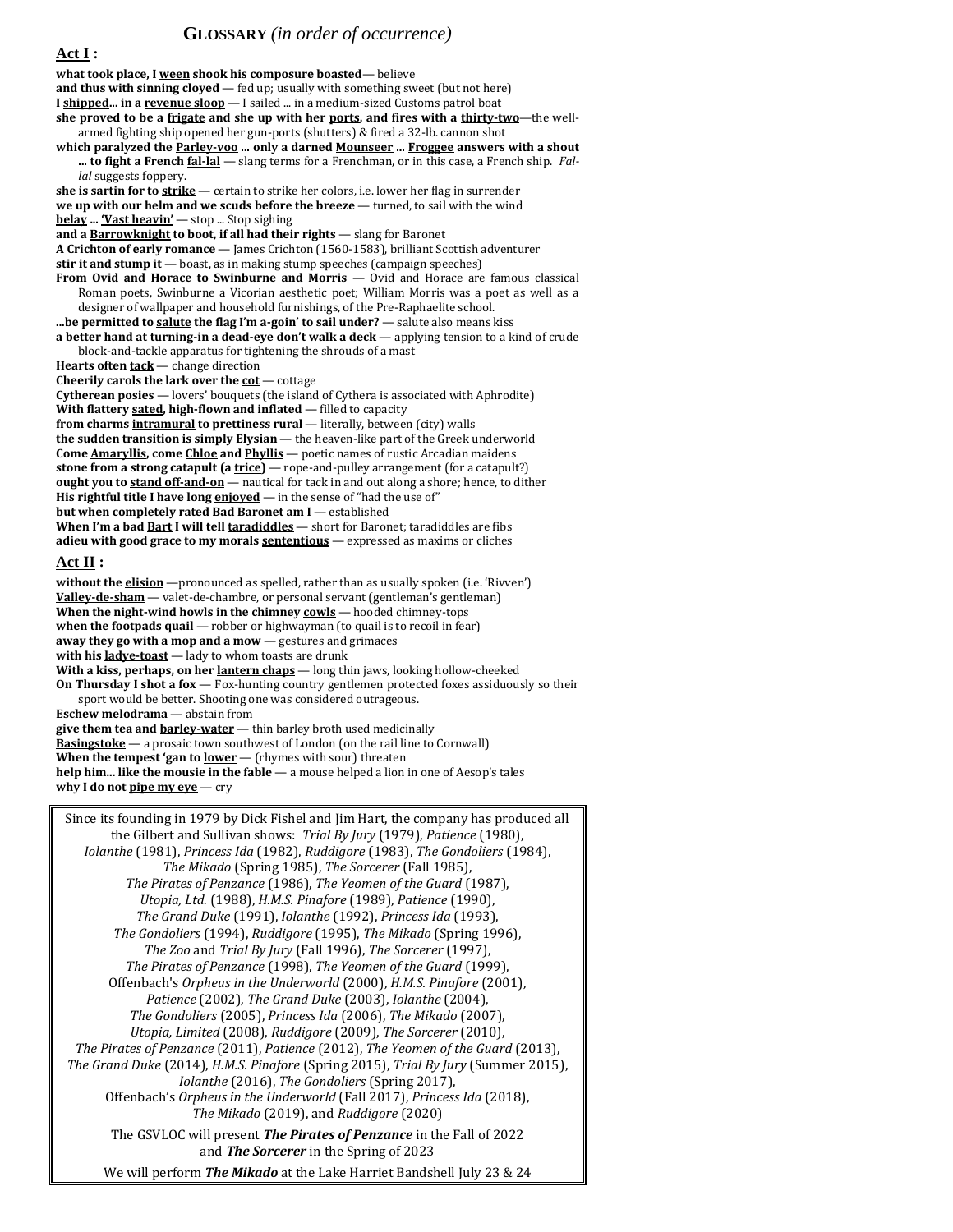### **CONTRIBUTORS**

#### **Good Baronets of Ruddigore** (\$1,000 and over)

Anne Cheney❖ Nancy and Bill Jones ❖ Holly MacDonald and John Orbison ❖ Michael Vekich and Mary Kellogg ❖ Paul and Heidi Wildes

#### **Noble Ancestors** (\$500 - \$999)

Christi and Rolf Bolstad ❖ Bruce Bruemmer ❖ Eric Newman and Janice Gepner ❖ Stephen Hage and Lara Trujillo ❖ Michael Mack ❖ In Memory of Patrick Mack ❖ Kevin McBeth ❖ Frederick Langendorf and Marian Rubenfeld ❖Timothy Schmolke

#### **Virtuous Persons** (\$250 - \$499)

Tom and Arlene Alm❖ Anonymous ❖ Phil Asgian ❖ Al Bradley and Derrill Pankow ❖ Laurie Brooks and Scott Leifermann ❖ Neal and Marie Buethe ❖Barbara Cohen ❖ George Ehrenberg ❖ Richard and Patricia Fishel ❖ Diane Dinndorf Friebe and Joe Friebe ❖ Clyde Gerber ❖ Barbara Hauser ❖ Bill Hefner and Julie Rohovit ❖ Ellen and Myron Just ❖ Margaret Kirkpatrick ❖ Marcia Kull and Gary Maher ❖ Christine Martin ❖ Peter and Karen Mattson ❖ Karen Netwal ❖ Gladys Odegaard ❖ Andrew M. Odlyzko ❖ Molly Redmond and Steve Ring ❖ Paul and Pat Sackett ❖ Linnea Sodergren ❖ Carolyn Sorensen ❖ Richard and Linda Stone ❖ Thrivent Financial ❖ Veritas Technologies ❖ Janet Zander and Mark Ellenberger

#### **Bucks, Blades and Professional Bridesmaids** (\$100 - \$249)

Ron and Judy Adams ❖ Sally Anderson ❖ Anonymous (3) ❖ Assurant, Inc. ❖ Benjamin and Aroti Bayman ❖ Thomas C. and Maureen Kane Berg ❖ Karen and Phillip Bergem ❖ Ernest and Stephanie Brody ❖ Lois Carolan ❖ Nancy Conway ❖ Jeanne and David Cornish ❖ Thomas Crampton ❖ Richard and Carolyn Davies ❖ Stephen Davis and Murray Thomas ❖ Noreen Decker ❖ Jan DeSirey ❖ David Devonis ❖ Susan Diedrichs ❖ Linda and Andrew Dizon ❖ Diana Eitzman ❖ L. Peter and Karen Erickson ❖ Debby Evans ❖ Lillian and Max Fallek ❖ Gretchen Fogo ❖ Marcy Frost ❖ Cynthia Fuller ❖ Greg and Carol Gross ❖ Heather Haakenson ❖ Linda and Michael Hancher ❖ Doug and Doris Happe ❖ Howard and Nicole Haugh ❖ Evan Hazard ❖ David Hellwig and Maureen Welter ❖ Elfrieda Hintze ❖ Richard Horton and Victoria Houseman ❖ Barb Hovey ❖ CJ and Katherine Howard ❖ Katie Intrieri ❖ James and Marjorie Jacobsen ❖ Eleanor and Calvin Kendall ❖ Sidney Konikoff ❖ Sandra Korlath ❖ John and Lyn Lawyer ❖ John Levitt ❖ Michael Lindsay and Judee Arnstein ❖ Rod and Joanne MacDonald ❖ Dean MacLaughlin and Majlils Jalkio ❖ L. David Mech ❖ Medtronic ❖ Adele Mehta ❖ George Moilanen ❖ Alfred P. and Ann M. Moore ❖ Colleen Netzell ❖ Paul and Jeana Ogren ❖ Riley Owens ❖ Lowell and Finola Parsons ❖ Pete Pellinen ❖ Kathy Walstead-Plumb and Gregory Plumb ❖ Kenneth and Juliana Pronovici ❖ John Renwick ❖ Charles Rich ❖ Mary and David Sandberg ❖ Steven Schier ❖ Michael Schoeberl ❖ Kathy Scoggin ❖ Securian Financial ❖ Jeff and Sally Shlosberg ❖ Doug Siems ❖ Charles Sislo ❖ Robert Stryk ❖ Monika Stumpf ❖ Elizabeth Sullivan ❖ Rhea Sullivan ❖ Claire Anne Thoen ❖ Steve, Michele, and Kent Thompson ❖ Cassandra Utt ❖ Brett Wagner ❖ Susan and Robert Warde ❖ Constance Waterous ❖ Elizabeth M. Williams ❖ Nevin Young

#### **Prettiness Rural and Sons of the Tillage** (up to \$99)

James Ahrens ❖ JoAnne Alkire ❖ Joe Andrews ❖ Anonymous (14) ❖ J. Scott Arrell ❖ Ann Bangerter ❖ Jerald Barnard ❖ Bill Barte ❖ Jeffrey and Karyl Beeman ❖ Emma Bentley ❖ Helen Bergren ❖ Ruth Berman ❖ Julian Bernick ❖ Denise Beusen ❖ Sharon Bigot ❖ Mary Bochnak ❖ Tom Boese ❖ Lisa Brenner ❖ Eric Brook ❖ Nancy Brown ❖ Ben Cannon ❖ Jean Carlson ❖ Sharon Carlson ❖ The Dales ❖ Anne Davini-Johnson ❖ Karen Davis ❖ Gary DeKrey ❖ Kim Dickey ❖ Jeff Disch ❖ Ginger Dunivan ❖ Doug and Connie Earl ❖ Ian and Betsy Ellis ❖ Judy Enenstein ❖ Gary Engstrand and Kathy Jensen ❖ Patricia A. Erlandson ❖ Greg and Sara Feinberg ❖ Amy Frankfurt ❖ Jane Galbraith ❖ Ross Gallup ❖ Gayle Gaskill ❖ Jeannette George ❖ Vance Gerchak ❖ Mark D Gitch ❖ Jerry Goplin ❖ Kathleen and Tony Green ❖ John Grossman ❖ Teresa Gruber ❖ Eleanor Haase ❖ Marianne Hageman and Mike Dorn ❖ Vicky Hagens and Paul Grosso ❖ Jana and Roger Hargreaves ❖ Jack and Grace Harkness ❖ Kris and David Henderson ❖ Beth Henningsen ❖ James and Caroline Holden ❖ Delores Holmes ❖ Carol Hovey ❖ Geraldine and Alan Kagan ❖ Hal Kanthor ❖ Marita Karlisch ❖ Ken Kauffman ❖ Michael Kauper ❖ Susan Keller ❖ Mary and Steven Kennedy ❖ Lawrence and Dorothy Kerzner ❖ Jane E. Kirtley ❖ Jake Koller ❖ Terry Korupp ❖ Anna Lamb ❖ Dick and Ann Langlie ❖ Kathryn Larsen ❖ Sarah Lehmann ❖ Jan and Lou Leichter ❖ Rebekah Leonhardt ❖ Jack and Rachel Levitt ❖ Anne Lindgren ❖ Marylee Lyndall ❖ Ronald MacKenzie ❖ P.T. and B.B. Magee ❖ John Manahan ❖ Roxanne Markoff ❖ Susan McCarthy ❖ Kali McMillian ❖ Michael Monsor ❖ Judy Morgan ❖ Victoria Morse ❖ Ato Nana-Kweson ❖ Karen Neinstadt ❖ Catherine Neuschler ❖ Daniel P. O'Neill ❖ Jeffrey Ohlmann ❖ Barbara Parks ❖ Eric Pasternack ❖ Carol Peterson ❖ Denton Peterson ❖ Polly Peterson ❖ Jeffrey Peterson ❖ James Phelps ❖ Kathleen Quick ❖ Betsy Raasch-Gilman ❖ Stephen and Sue Ann Rawlins ❖ Joe Rine ❖ Abigail Rose ❖ David Rounds ❖ Jennifer Russell ❖ Michael Sackett ❖ Elaine Savick ❖ Esther Schak ❖ James Scoggin ❖ Rick Shiomi ❖ Dennis Shogren ❖ David Siegel ❖ Lisa Sinclair ❖ Glenn Skoy ❖ Elaine Sloan ❖ David Smeltzer and Rochelle Anderson ❖ Stacey and David Smith ❖ Kym Spotts ❖ Margaret Sullivan and Jonathan Parshall ❖ Leslie and Lee Swenson ❖ Susan Taple ❖ Barbara and Douglas Taylor ❖ Susan Townsend ❖ Wes and Cheryl Volkenant ❖ Richard Wiebelhaus ❖ Ron Wilder ❖ Peg and Dick Woellner